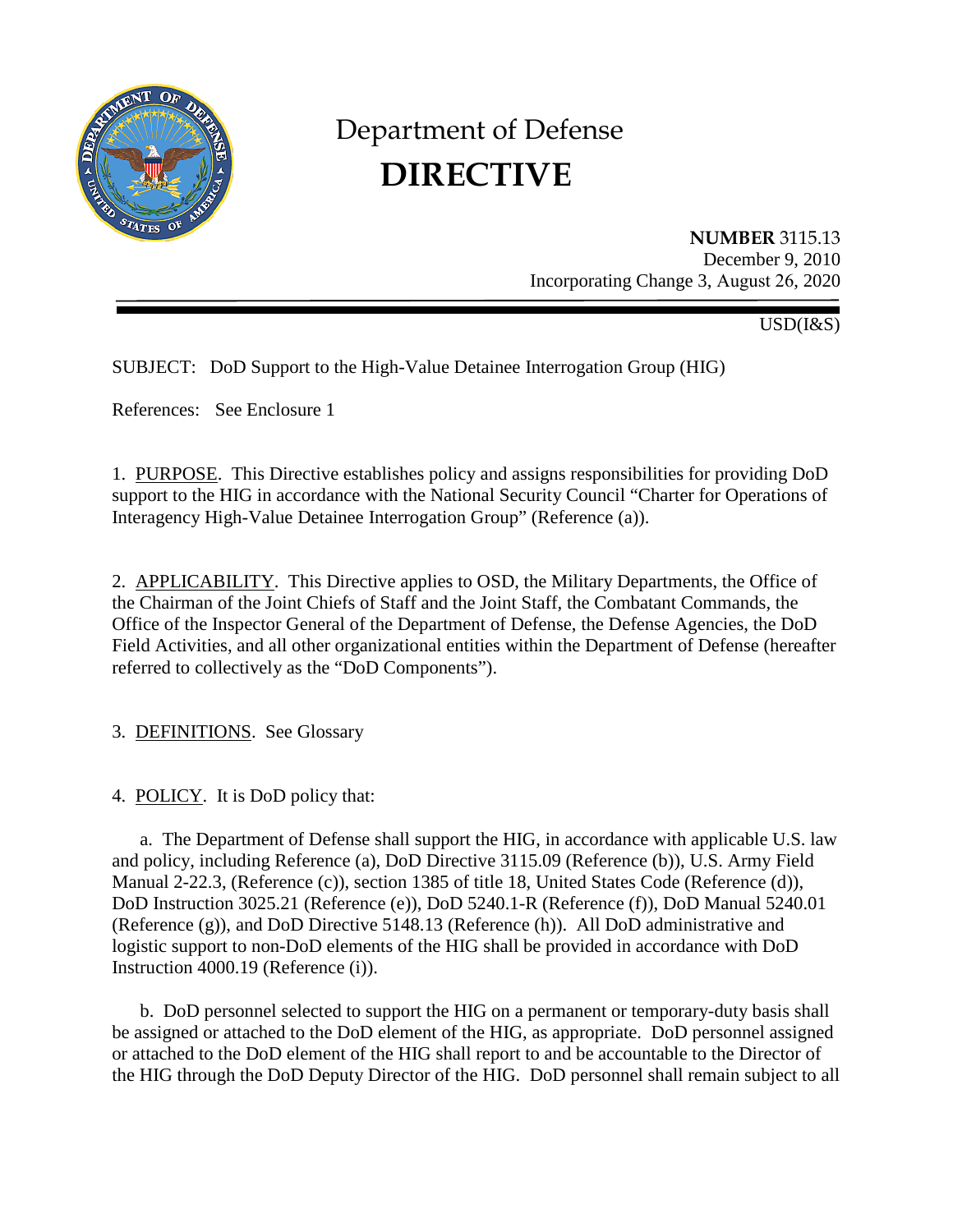U.S. laws and policies that apply to DoD personnel. DoD personnel may exercise any DoD authorities that have been delegated to them consistent with applicable U.S. law and policy.

c. DoD personnel shall promptly report all reportable incidents through the DoD Deputy Director of the HIG to the Director, Defense Intelligence Agency (DIA), in accordance with Reference (b).

d. Within the United States, DoD personnel assigned or attached to the HIG shall not provide direct assistance to civilian law enforcement authorities in civilian law enforcement activities. Direct assistance includes active participation in civilian law enforcement activities such as arrests, searches, seizures, or interrogations. This prohibition does not apply to DoD personnel who participate in HIG interrogations for the military purpose of collecting foreign intelligence (i.e., information relating to the capabilities, intentions, or activities of foreign governments or elements thereof, foreign organizations, foreign persons, international terrorists, or their agents), nor does it apply to DoD personnel who have been detailed to a civilian law enforcement agency and are not subject to control by a military official.

5. RESPONSIBILITIES. See Enclosure 2.

6. INFORMATION REQUIREMENTS. The reporting requirements in this Directive are exempt from review and approval procedures according to Paragraphs 1.b.(1), 1.b.(7), and 1.b.(8) of Enclosure 3 of Volume 1 of DoD Manual 8910.01 (Reference (j)).

7. RELEASABILITY. **Cleared for public release.** This directive is available on the Directives Division Website at http://www.esd.whs.mil/DD/.

8. SUMMARY OF CHANGE 3. This administrative change updates the title of the Under Secretary of Defense for Intelligence to the Under Secretary of Defense for Intelligence and Security in accordance with Public Law 116-92, (Reference (k)).

9. EFFECTIVE DATE. This Directive is effective December 9, 2010.

Deputy Secretary of Defense

**Enclosures** 

1. References 2. Responsibilities Glossary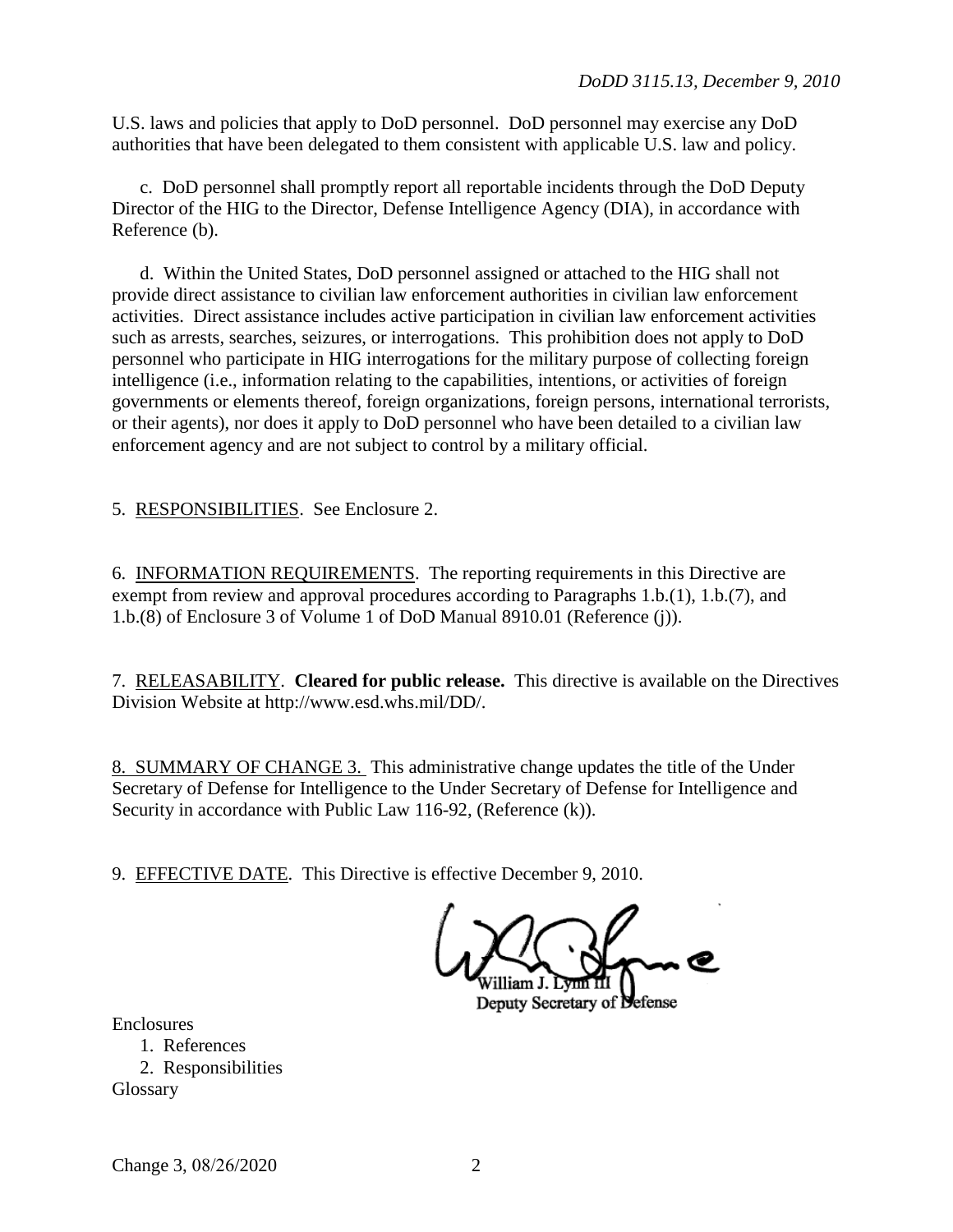# ENCLOSURE 1

## REFERENCES

- (a) National Security Council, "Charter for Operations of Interagency High-Value Detainee Interrogation Group," April [1](#page-2-0)9, 2010<sup>1</sup>
- (b) DoD Directive 3115.09, "DoD Intelligence Interrogations, Detainee Debriefings, and Tactical Questioning," October 11, 2012, as amended
- (c) U.S. Army Field Manual 2-22.3, "Human Intelligence Collector Operations," September 6, 2006
- (d) Section 1385 of title 18, United States Code (also known as "The Posse Comitatus Act")
- (e) DoD Instruction 3025.21, "Defense Support of Civilian Law Enforcement Agencies," February 27, 2013
- (f) DoD 5240.1-R, "Procedures Governing the Activities of DoD Intelligence Components That Affect United States Persons," December 1982, as amended
- (g) DoD Manual 5240.01, "Procedures Governing the Conduct of DoD Intelligence Activities," August 8, 2016
- (h) DoD Directive 5148.13, "Intelligence Oversight," April 26, 2017
- (i) DoD Instruction 4000.19, "Support Agreements," April 25, 2013
- (j) DoD Manual 8910.01, Volume 1, "DoD Information Collections Manual: Procedures for DoD Internal Information Collections," June 30, 2014, as amended
- (k) Public Law 116-92, "National Defense Authorization Act for Fiscal Year 2020," December 20, 2019
- (l) DoD Instruction S-5200.42, "Defense Human Intelligence (HUMINT) and Related Intelligence Activities (U)," December 8, 2009, as amended

<span id="page-2-0"></span> $1$  Copies are available to authorized users on SIPRNET. Contact OUSD(I&S).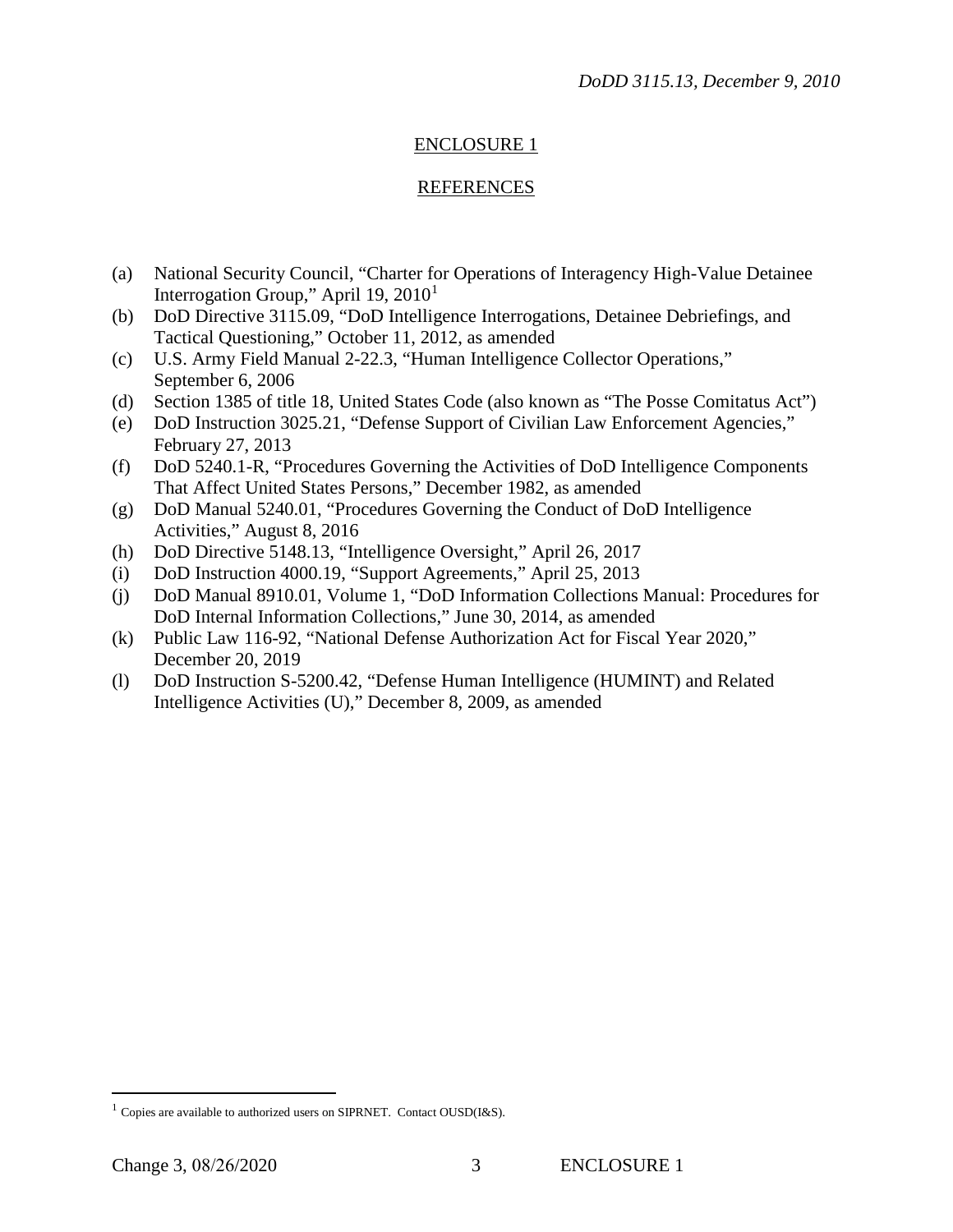## ENCLOSURE 2

#### RESPONSIBILITIES

## 1. UNDER SECRETARY OF DEFENSE FOR INTELLIGENCE & SECURITY (USD(I&S)). The USD(I&S) shall:

a. Develop, coordinate, and oversee the implementation of DoD policy for DoD support to the HIG.

b. Serve as the DoD resource advocate for DoD support to the HIG.

c. In consultation with the Heads of the DoD Components, determine the level of administrative and logistic support, including personnel, that the Heads of the DoD Components shall provide to the DoD element of the HIG to enable it to perform its mission effectively.

d. Immediately notify the Secretary of Defense of all decisions to employ an MIT to interrogate a high-value detainee.

e. Monitor and assess the effectiveness of DoD support to the HIG and recommend changes to DoD policy, doctrine, organization, training, materiel, leadership and education, personnel, and facilities (DOTMLPF), as appropriate.

2. DIRECTOR, DEFENSE INTELLIGENCE AGENCY (DIA). In addition to the responsibilities in section 7 of this enclosure, the Director, DIA, under the authority, direction, and control of the USD(I&S), shall:

a. Establish the DoD element of the HIG to which all DoD personnel who support the HIG shall be assigned or attached, as appropriate.

b. Manage DoD support to the HIG.

c. Select and assign a senior executive-level official to serve as the DoD Deputy Director of the HIG in accordance with Reference (a).

d. Together with the Director or designated deputy-level officials of the Federal Bureau of Investigation and the Central Intelligence Agency, determine whether to employ a mobile interrogation team (MIT) to interrogate a high-value detainee in accordance with Reference (a).

e. Communicate directly with the Heads of the DoD Components and U.S. Government (USG) agencies, or their designees, as necessary to carry out responsibilities assigned in this Directive.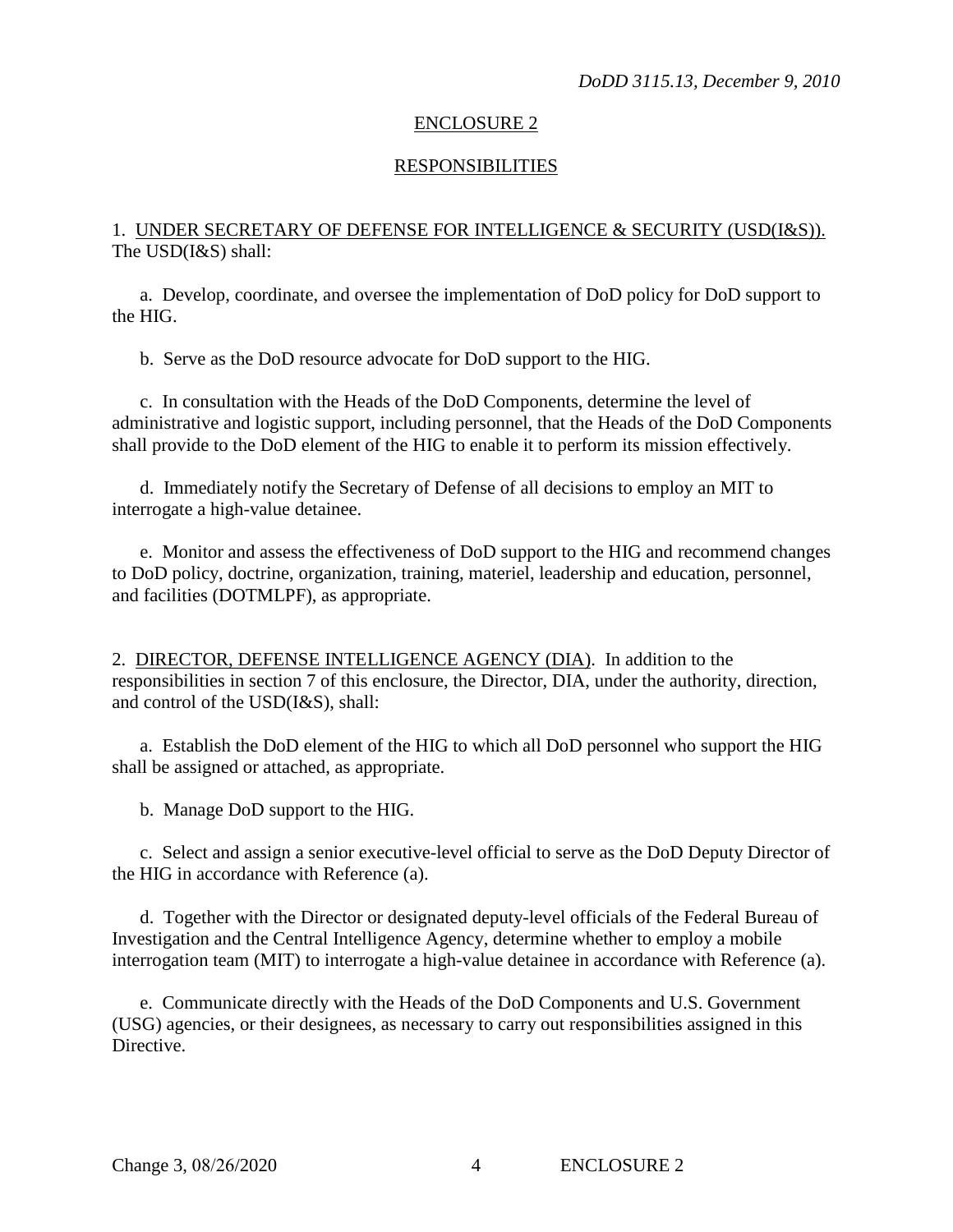f. Enter into interservice and intragovernmental support agreements with the Heads of the DoD Components and USG agencies in accordance with Reference (i) as necessary to carry out responsibilities assigned in this Directive.

g. Monitor and assess the effectiveness of DoD support to the HIG and recommend changes to DoD policy and DOTMLPF, as appropriate.

h. As General Defense Intelligence Program (GDIP) Manager:

(1) Plan, program, and budget to fund all administrative and logistic support, including personnel, provided to the DoD element of the HIG pursuant to section 1.c. of this Enclosure.

(2) Coordinate all resource requests with the USD(I&S) and the Director of National Intelligence, as appropriate, throughout all planning, programming, budgeting, and execution phases and processes.

(3) In consultation with the Secretaries of the Military Departments, realign existing GDIP billets to meet the needs of the HIG.

i. In collaboration with the Defense Human Intelligence (HUMINT) Executors, coordinate the training of DoD personnel to meet HIG training requirements.

j. Supervise the DoD Deputy Director of the HIG.

k. Immediately notify the Chairman of the Joint Chiefs of Staff and the USD(I&S) of all decisions to employ an MIT to interrogate a high-value detainee.

l. Identify, integrate, and validate HIG requirements in support of National Intelligence Program planning, programming, and budgeting processes.

3. GENERAL COUNSEL OF DIA. The General Counsel of DIA, in consultation with the General Counsels of the DoD Components that provide support to the HIG, shall provide legal advice to the DoD Deputy Director of the HIG on all matters related to DoD support to the HIG.

4. DoD DEPUTY DIRECTOR OF THE HIG. The DoD Deputy Director of the HIG, under the authority, direction, and control of the Director, DIA, shall:

a. Identify HIG training requirements for DoD personnel and provide these to the Director, DIA or designee.

b. Supervise DoD personnel assigned or attached to the DoD element of the HIG.

c. Ensure that DoD personnel assigned or attached to the DoD element of the HIG comply with applicable U.S. law and policy.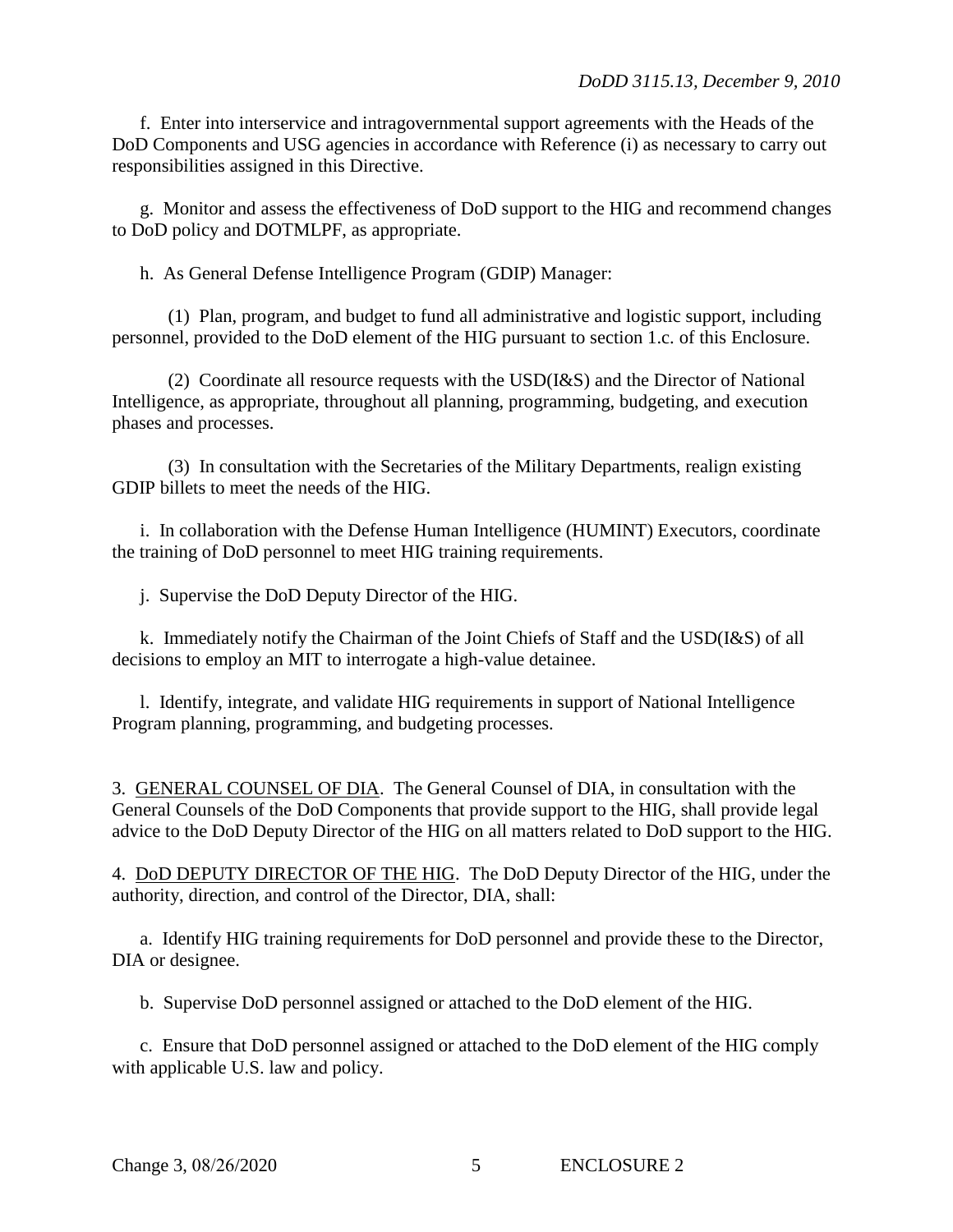d. Communicate directly with the Heads of the DoD Components and USG agencies, or their designees, as necessary to carry out responsibilities assigned in this Directive.

e. Keep the Director, DIA, the Joint Staff Director for Intelligence (J-2), and the USD(I&S) informed of significant HIG activities.

f. Receive all requests for DoD support to the HIG, including permanent and temporary personnel support. Process these requests in accordance with guidance issued by the Director, DIA.

g. Establish a process to ensure that relevant DoD intelligence requirements and target nominations are provided to the HIG.

h. Disseminate intelligence information derived from MIT interrogations to the DoD Components in a timely manner and at the lowest appropriate classification level in accordance with DoD Instruction S-5200.42 (Reference (l)).

i. Request, through the Chairman of the Joint Chiefs of Staff, the approval of the geographic Combatant Commander before the HIG employs an MIT to interrogate a high-value detainee in DoD custody within the geographic Combatant Commander's area of responsibility (AOR).

j. Notify the Chairman of the Joint Chiefs of Staff of impending MIT travel into a geographic Combatant Commander's AOR and provide operational updates, as appropriate.

k. Notify the Chairman of the Joint Chiefs of Staff of the team composition of an MIT preparing to travel into a geographic Combatant Commander's AOR for Service notification purposes.

l. Coordinate MIT employments with the Senior Defense Official/Defense Attaché in the country where the MIT will be employed.

m. Consult the DIA General Counsel for legal advice on all matters related to DoD support to the HIG, as required.

n. Monitor and assess the effectiveness of DoD support to the HIG and recommend changes to DoD policy and DOTMLPF, as appropriate.

5. GENERAL COUNSEL OF THE DEPARTMENT OF DEFENSE (GC, DoD). The GC, DoD, shall provide legal advice to the Secretary and Deputy Secretary of Defense, the OSD Component Heads, and, as appropriate, the Heads of the other DoD Components on all matters related to DoD support to the HIG.

6. DOD SENIOR INTELLIGENCE OVERSIGHT OFFICIAL (SIOO). The DoD SIOO conducts staff assistance visits and inspections of the DoD element of the HIG to verify that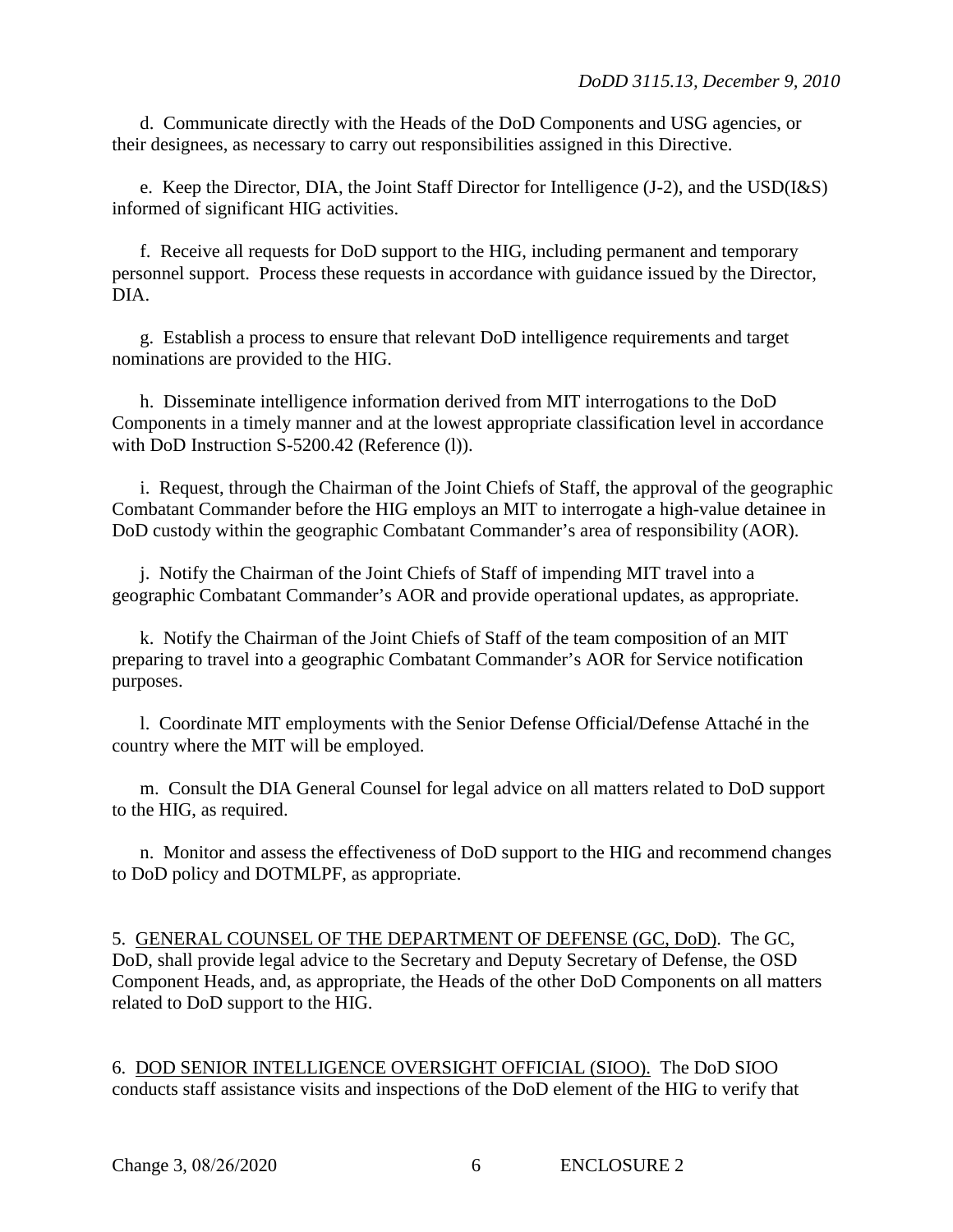personnel are in compliance with U.S. law and policies governing the conduct of intelligence and intelligence-related activities.

7. HEADS OF THE DoD COMPONENTS. The Heads of the DoD Components shall:

a. Provide administrative and logistic support, including personnel, as funded by the GDIP Manager, to the DoD element of the HIG.

b. In consultation with the DoD Deputy Director of the HIG, identify, select, and assign or attach qualified personnel to the DoD element of the HIG.

c. Monitor and assess the effectiveness of DoD support to the HIG and recommend changes to DoD policy and DOTMLPF, as appropriate.

8. CHAIRMAN OF THE JOINT CHIEFS OF STAFF. In addition to the responsibilities in section 7 of this enclosure, the Chairman of the Joint Chiefs of Staff shall:

a. Coordinate with the geographic Combatant Commander before the HIG employs an MIT to interrogate a high-value detainee in DoD custody within the geographic Combatant Commander's AOR.

b. Notify affected geographic Combatant Commanders of impending MIT travel into their AORs and provide operational updates, as appropriate.

c. Notify the Service Chiefs of the impending travel of their personnel outside the United States.

9. COMMANDERS OF THE COMBATANT COMMANDS. In addition to the responsibilities in section 7 of this enclosure, the Commanders of the Combatant Commands shall:

a. Exercise approval authority over HIG requests to send an MIT to interrogate a high-value detainee in DoD custody within their respective AOR.

b. Ensure that MIT interrogations of detainees in DoD custody within their respective AOR are conducted in accordance with References (b) and (c).

c. Notify the DoD Deputy Director of the HIG, through the Chairman of the Joint Chiefs of Staff, when a high-value individual has been detained or when operations are underway to detain such an individual.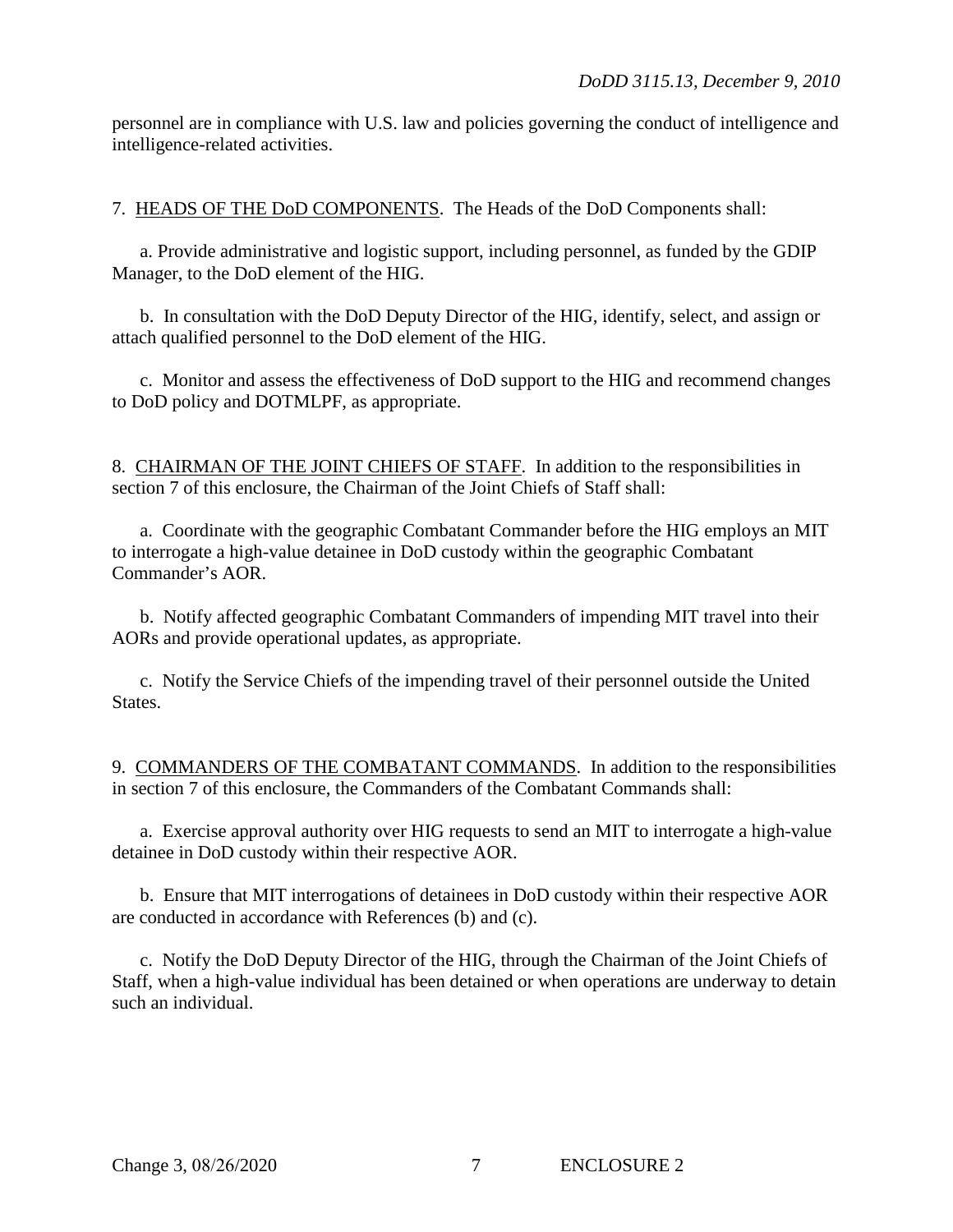## GLOSSARY

## PART I. ABBREVIATIONS AND ACRONYMS

| <b>AOR</b>      | area of responsibility                                                                             |
|-----------------|----------------------------------------------------------------------------------------------------|
| ATSD(IO)        | Assistant to the Secretary of Defense for Intelligence Oversight                                   |
| <b>DIA</b>      | Defense Intelligence Agency                                                                        |
| <b>DOTMLPF</b>  | doctrine, organization, training, materiel, leadership and education,<br>personnel, and facilities |
|                 |                                                                                                    |
| GC, DoD         | General Counsel of the Department of Defense                                                       |
| <b>GDIP</b>     | General Defense Intelligence Program                                                               |
| <b>HIG</b>      | High-Value Detainee Interrogation Group                                                            |
| <b>HUMINT</b>   | human intelligence                                                                                 |
| $J-2$           | Joint Staff Directorate for Intelligence                                                           |
| <b>MIT</b>      | mobile interrogation team                                                                          |
| $USD$ ( $1&$ S) | Under Secretary of Defense for Intelligence and Security                                           |
| <b>USG</b>      | <b>United States Government</b>                                                                    |

# PART II. DEFINITIONS

These terms and their definitions are for the purpose of this Directive.

Defense HUMINT Executor. The senior DoD intelligence officials as designated by the Heads of the DoD Components who are authorized to conduct HUMINT and related intelligence activities, i.e., DIA Deputy Director of Human Intelligence and the senior intelligence officials as designated by the Secretaries of the Military Departments for the Army, Navy, Air Force, and Marine Corps, and by the Commanders of the Combatant Commands.

DoD element of the HIG. A subordinate element of the DIA to which all DoD permanent and temporary duty personnel selected to support the HIG are assigned or attached for DoD administration and support.